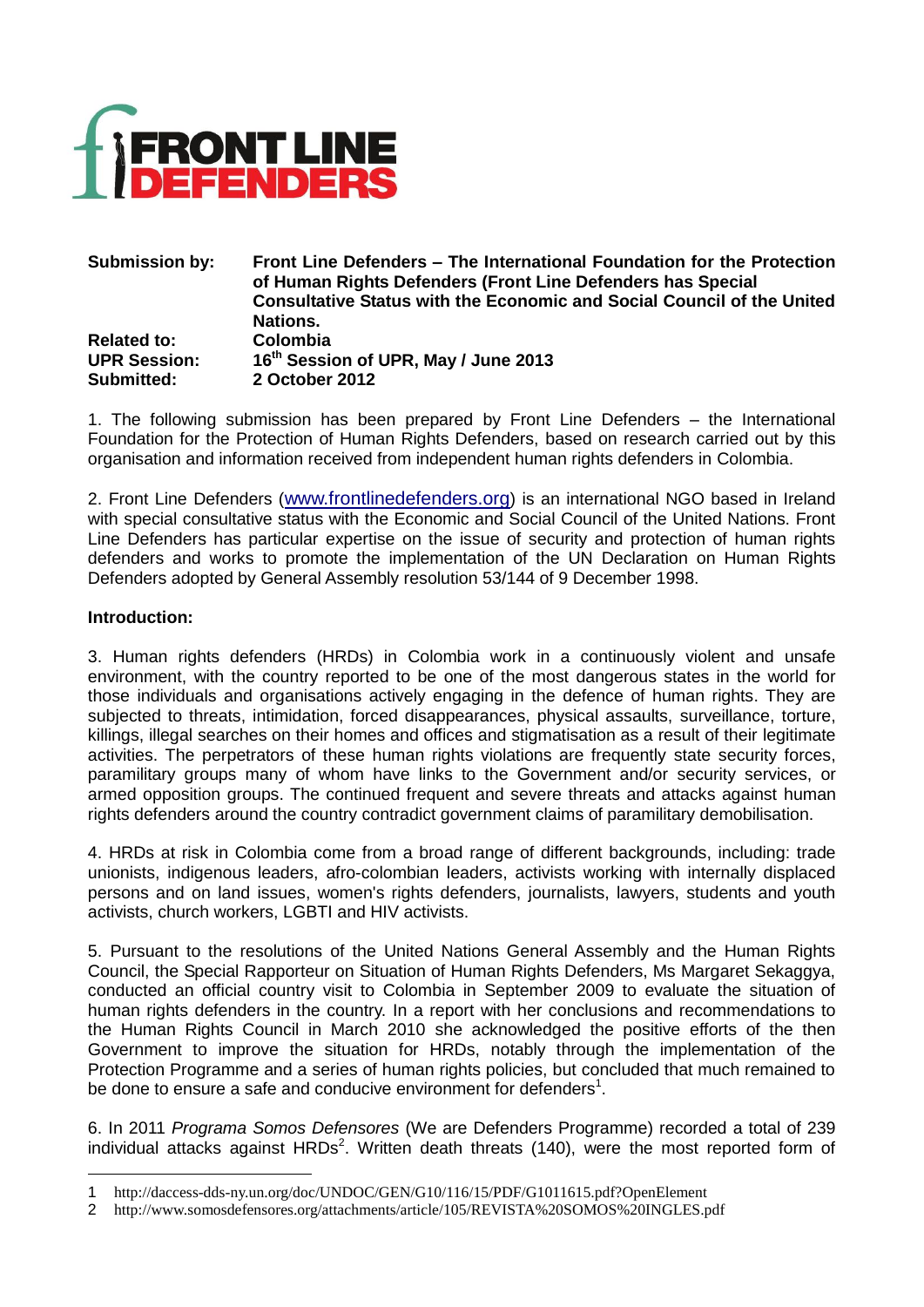attack, followed by assassinations (49), arbitrary detentions (23), physical attacks (17), forced disappearances (6), other attacks and injuries (3) and arbitrary use of the legal system (1). With an increase of 36% on the figures from 2010 (174), the report observes that in 2011 a human rights defender was assassinated every 8 days in Colombia. In the first six months of 2012 Programa Somos Defensores recorded 163 different attacks that put a human rights defender's life at risk or prevented them from carrying out their legitimate human rights activities. When compared to the same period in 2011 (January - June), when there were 145 cases, an increase of 12% has been recorded<sup>3</sup>. These figures indicate the worsening situation in the country despite the existence of mechanisms for the protection of HRDs. During this period 29 human rights defenders were murdered, with many being killed by hired assassins or illegal groups.

# **Political Environment That Stigmatises And Discredits Legitimate Human Rights Activities:**

7. During President Álvaro Uribe Vélez's administration (2002 - 2010), stigmatisation of human rights defenders was common in both the private and public spheres. Since Juan Manuel Santos assumed the Presidency in August 2010 there has been a changed discourse in relation to human rights, most notably with the dismantling of the scandal-marred *Departamento Administrativo de Seguridad* – DAS (Administrative Department of Security). However, little has changed in terms of a secure environment for HRDs, with reports of continued systematic attacks. Furthermore, some high-ranking officials, including the President, have continued to make public statements aimed at suggesting links between human rights defenders and guerilla groups, or of accusing human rights groups of creating "false victims" in order to profit from state resources. Not only do these statements aim to discredit the role of human rights defenders and their legitimate and peaceful work in the promotion and protection of human rights, but they put those HRDs at greater risk.

8. In June 2011, HRD and journalist Mr Gonzalo Guillén was falsely accused by President Santos of having links with the Fuerzas Armadas Revolucionarias de Colombia - FARC (Revolutionary Armed Forces of Colombia). Gonzalo Guillén is an independent journalist, and has been longinvolved in investigating and documenting crimes allegedly carried out by members of the Colombian armed forces. He has had to leave Colombia on a number of occasions for extended periods as a result of threats he has received.

In June 2011, Gonzalo Guillén presented a film documenting a military operation which culminated in the release of 15 FARC hostages in July 2008. The documentary reports that negotiations were allegedly held between the Colombian Government and two FARC Commanders, who were offered large sums of money in return for the release of 15 hostages. Following the screening of the film the Prosecutor General announced that she would begin investigations into the alleged financial operation orchestrated by then President Uribe.

The same day, Juan Manual Santos, who was Defence Minister at the time of the military operation, issued a public statement in response to the documentary, stating that those who accused the Colombian Government of paying large sums of money to members of the FARC in return for the release of hostages were "useful idiots" who were feeding into FARC propaganda. Following the Presidential statement, further comments were reported in the media from former Commanders of the Colombian Armed Forces, as well as former President Uribe, denying that any negotiation took place and accusing Gonzalo Guillén of trying to make a mockery of the military forces. Gonzalo Guillén subsequently received threats from persons who identified themselves as officers of the DAS.

9. In September 2011, human rights defender and journalist Ms Claudia Julieta Duque was informed of alleged plans within the military to carry out attacks against her. She has been the target of intimidation, harassment, threats and surveillance since 2001. On 22 August 2011 former President Uribe accused Claudia Julieta Duque and Mr Juan Forero, Andean region correspondent

1

<sup>3</sup> http://www.somosdefensores.org/attachments/article/95/+%20ALLA%20ENGLISH\_web%20version.pdf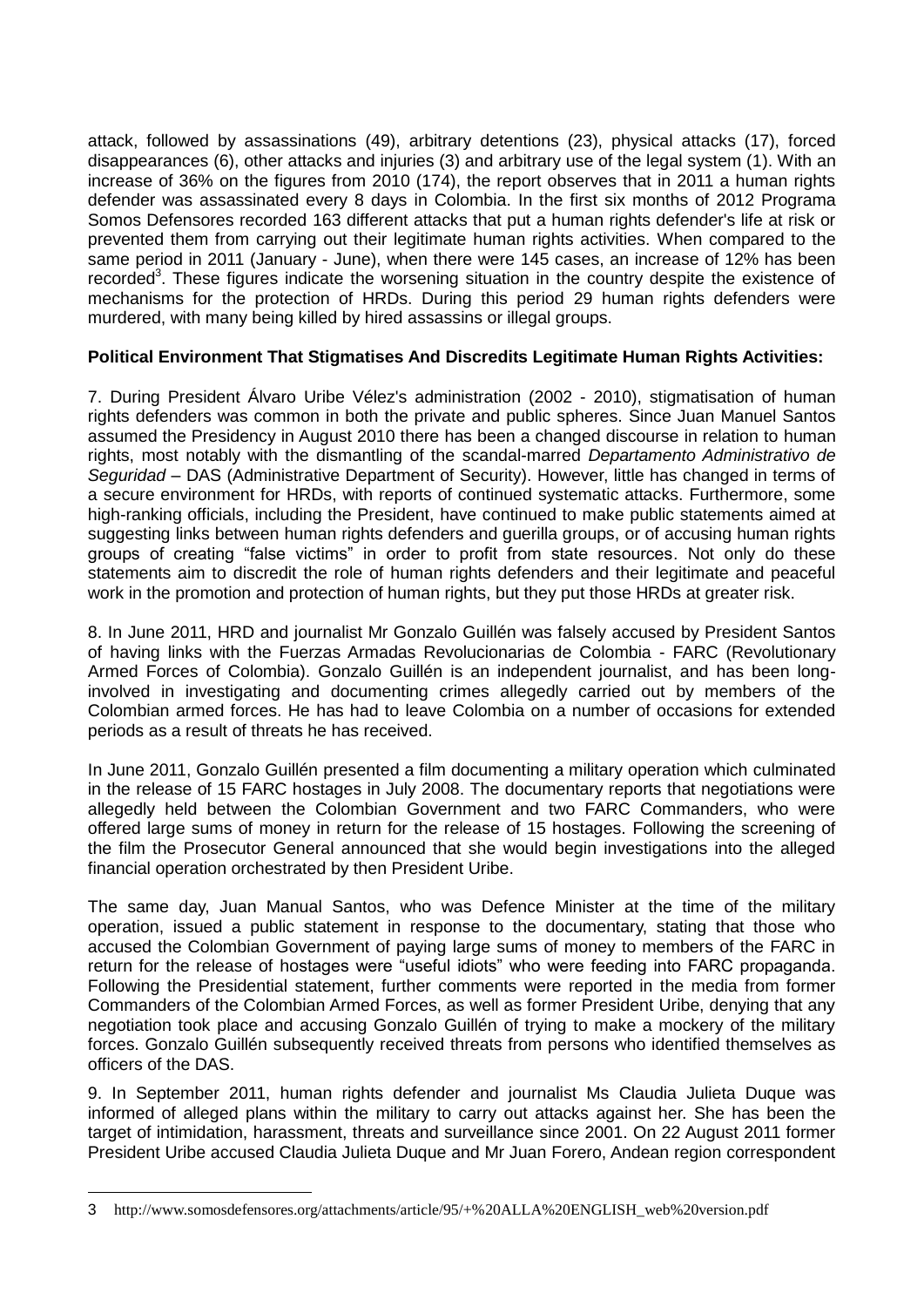for the Washington Post, of being terrorist sympathizers and accomplices of leftist guerrillas. The baseless accusation followed the publication on 21 August 2011 of an article in the Washington Post, co-authored by the two journalists, that alleged that President Uribe may have been involved in illegal actions using the DAS with the help of the United States. Claudia Julieta Duque has previously denounced surveillance and persecution of human rights defenders, magistrates, journalists, and trade unionists perpetrated by a criminal division working from within the DAS.

#### **Impunity And The States' Failure To Effectively Protect Human Rights Defenders:**

10. According to the *Movimiento de Víctimas de Crímenes de Estado* - MOVICE (National Movement of Victims of State Crimes), despite the significant increase in attacks against HRDs, the Juan Manuel Santos administration has "failed to forcefully deal with this situation. The government has not prosecuted the direct perpetrators or intellectual authors of the crimes committed. Nor has it taken actions to dismantle paramilitary actors that continue to sponsor them"<sup>4</sup> .

11. In January 2012 the Victims and Land Restitution Law, which was signed in June 2011, came into effect in Colombia. The law seeks to provide reparations to those who have suffered human rights abuses in the armed conflict and to restore land to those whose land was seized by armed groups. The Anti-land Restitution Army claims to be a new armed group set up to fight what they believe to be unjust land restitution and to defend the interests of those who benefited from the land theft and displacement of farmers.

12. On 4 July 2012, thirteen human rights defenders received an email containing a death threat from a paramilitary group in which they were declared to be military targets. The email, purporting to be from the Anti-land Restitution Army stated: "Our army has clear instructions to get rid of these bastards who want to take the land away from the good citizens to give it to guerrillas like themselves. Be warned and take note of the fact that we have you fully identified, your schemes and also bastard guerrillas who with the excuse of being a human rights defender seeks by all manner of arbitrariness to strip the land from its rightful owners so that it ends up in the hands of a handful of guerrilla bastards".

13. On 18 April 2012, human rights defender and peasant leader, Hernán Henry Díaz was victim of a presumed enforced disappearance in the department of Putumayo, where he was leading a delegation of more than 200 farmers and indigenous communities from the town of Valle del Guamuez, Putumayo. The delegation subsequently participated in the protest march 'Marcha Patriótica' which took place in Bogotá on 21, 22 and 23 April 2012. Prior to his disappearance, Hernán Henry Díaz, who is the Vice-President of Asociación Campesina del Sur Oriente del Putumayo - ACSOMAYO (Farmer Association of Southeast of Putumayo), delegate of the Departmental Roundtable of Social Organisations in Putumayo, member of the Federación Nacional Sindical Unitaria Agropecuaria - FENSUAGRO (National United Trade Union of Agricultural Workers) and co-ordinator of Marcha Patriótica (Patriotic March), had travelled to Bogotá where he advised the national government of the risks facing farmers and indigenous communities who are members of social organisations in Putumayo.

14. Impunity remains high for cases of attacks against HRDs and in order for the Government to demonstrate genuine support for improved security and protection of those defending human rights, the authorities must increase their efforts to fight impunity. Human rights defenders are often doubly targeted, by State and non-state actors, and as such are operating under severe risk. Of the reported cases in 2011, 50% were allegedly committed by paramilitary groups, 17% by members of the security forces, 4% by the guerrilla and 29% by unidentified aggressors<sup>5</sup>. The level of impunity for attacks and threats against HRDs drew the attention of the United Nations' High Commissioner for Human Rights, who stated that "Most criminal investigations initiated by the Attorney General in

<sup>1</sup> 4

http://www.movimientodevictimas.org/images/archivos2/Revictimization%20of%20Victims%20of%20State% 20%20Crimes-%20The%20Aggressions%20Continue.pdf

<sup>5</sup> http://www.somosdefensores.org/attachments/article/95/+%20ALLA%20ENGLISH\_web%20version.pdf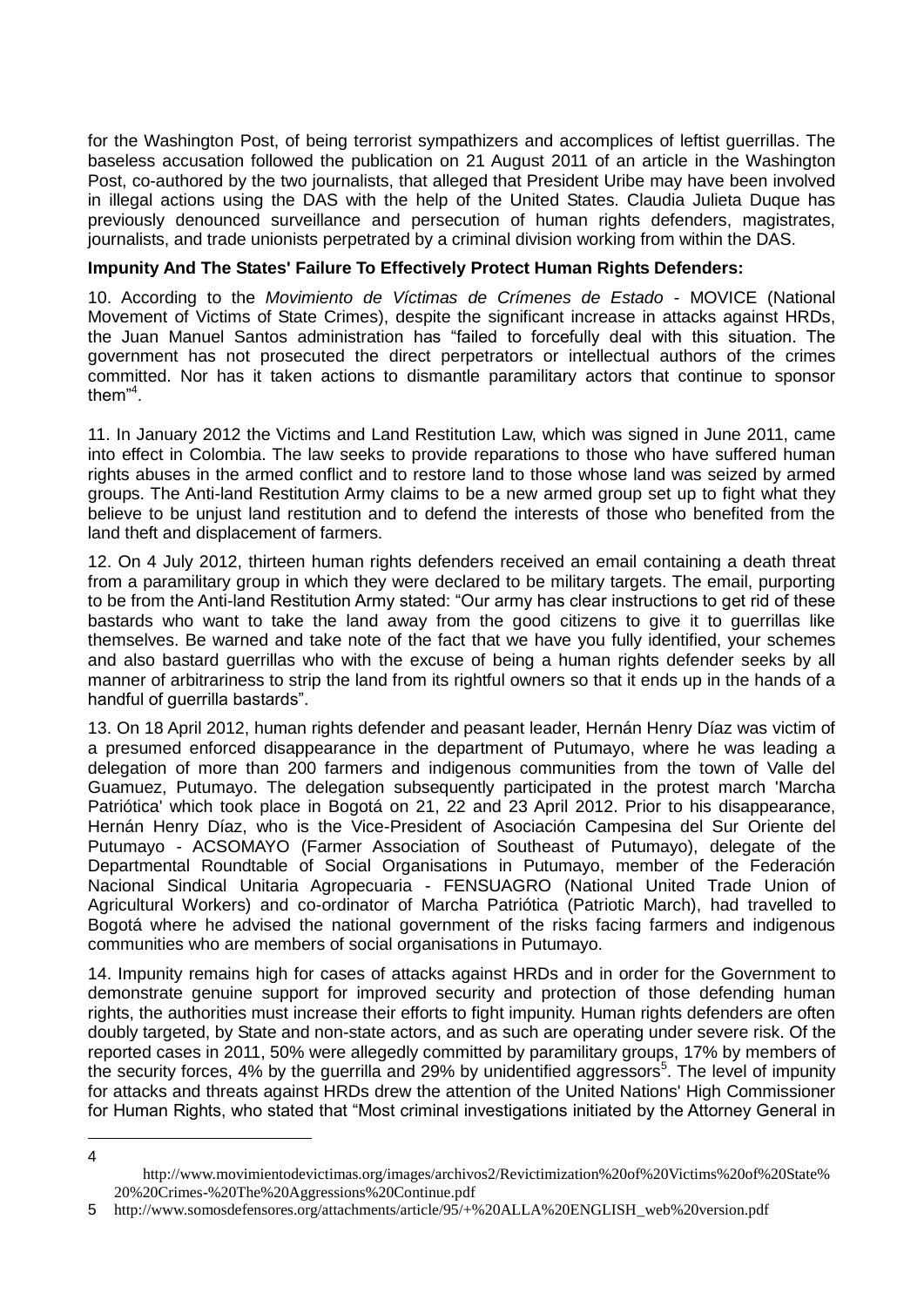cases where the victims were human rights defenders have had limited results. Furthermore, the Procurator General's Office (Inspector General) has not obtained visible results in its disciplinary investigations, despite public commitments to make progress. Serious and urgent efforts are needed to clarify these cases and establish responsibilities."<sup>6</sup>

## **Criminalisation Of Human Rights Defenders**

15. Unfounded criminal prosecutions and arbitrary detentions continue to be used against human rights defenders in Colombia as a means to silencing dissenting voices. These are based largely on military intelligence reports and testimonies by demobilised paramilitaries or ex-combatants receiving economic, or other, benefits from the State. Under the Justice and Peace Law (JPL) 975 of 2005, former paramilitaries can get reduced prison sentences in exchange for full confessions regarding their participation in paramilitary actions.

16. David Rabelo Crespo, secretary of the Board of Directors of the Corporación Regional para la Defensa de los Derechos Humanos – CREDHOS (Regional Corporation for the Defence of Human Rights), is currently being held on charges of conspiracy to commit a crime and aggravated murder. The charges have been brought about as a result of accusations that have been made against him by a member of the paramilitary group Autodefensas Unidas de Santander y Cesar-AUSAC, Mario Jaimes Mejía. It is believed that Mr Mejia is bringing these charges in an attempt to reduce his own sentence under the JPL. At the time of submission of this report, and two years after his arrest David Rabelo Crespo still awaits a final verdict in the trial against him.

17. Principe Gabriel González, is a prominent student activist and, as a Regional Coordinator for the Political Prisoners Solidarity Committee, he worked to expose ill-treatment of Colombian political prisoners. His advocacy led to his own arrest in 2006 when he was detained on unsubstantiated charges of rebellion and association with FARC guerillas. A trial court acquitted him of all charges and went so far as to say the prosecution should never have brought them in the first place. Nevertheless, the prosecution appealed the court's decision to the Superior Tribunal of Bucaramanga which in March 2009 overturned the acquittal and sentenced González to seven years imprisonment. He was re-arrested in August when the Supreme Court declined to hear his case on jurisdictional grounds.

## **Vulnerable Groups**

18. Trade unionists, women human rights defenders, journalists, social and community leaders and their families, indigenous and afro-descendent rights defenders, and those who lead processes of land restitution are amongst the groups who reported high numbers of attacks. Bogotá recorded the highest number of reported attacks in 2011 (35), followed by Cauca (33), Valle del Cauca (29), Antioquia (23), Caquetá (16), Sucre (13), Atlántico (12), Risaralda (12), Nariño (11), Santander (10) and Meta  $(9)^7$ .

19. In March 2012, WHRD Rosa Amelia Hernández, head of Organización de Afrodescendientes o comunidades negras desplazadas y víctimas de la violencia del Municipio de Planeta Rica – Odeprivicor (Organisation of displaced afro-descendants and black communities and victims of violence in the Municipality of Planeta Rica), received a call telling her that if she participated in the demonstrations to mark the National and International Day of Victims of State Crimes she would face consequences. In the days following the march, Rosa Amelia Hernandez heard on two separate occasions that paramilitaries from Piñalito, a district of the Monteria municipality, were planning to kidnap her.

## **Protection Mechanisms:**

1

20. The National Protection Programme for Human Rights Defenders, coordinated by the Ministry of Interior and Justice and which had been in place since 1997, was replaced with the new

<sup>6</sup> http://www2.ohchr.org/english/bodies/hrcouncil/docs/16session/A-HRC-16-22.pdf

<sup>7</sup> http://www.somosdefensores.org/attachments/article/105/REVISTA%20SOMOS%20INGLES.pdf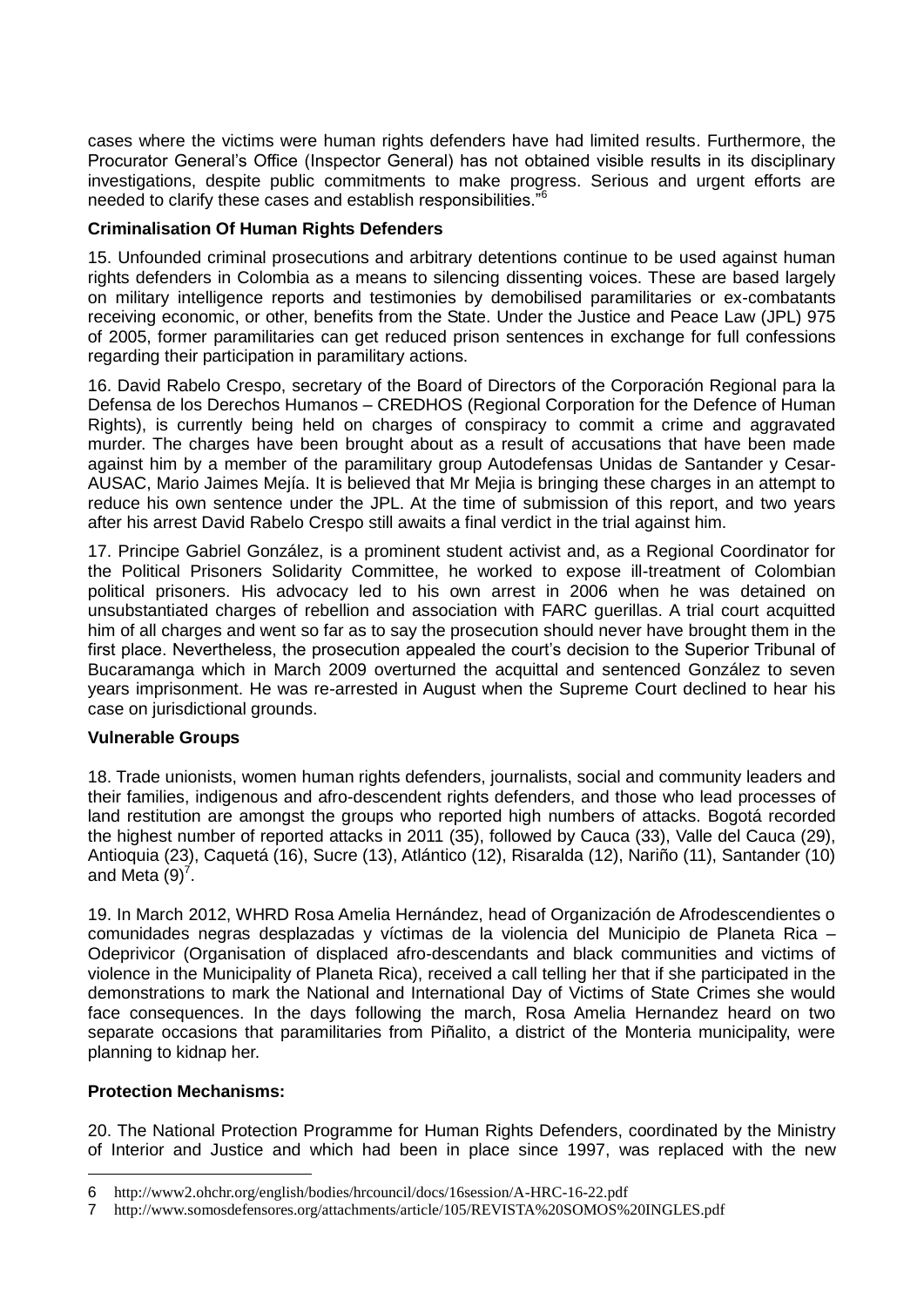National Protection Unit (UNP) in December 2011. One of the serious concerns, which has passed over into the new unit, is that the outcome of the risk studies undertaken by the *Comité de Evaluación de Riesgo y Recomendación de Medidas* – CERREM (Risk Evaluation and Recommendation of Measures Committee), which decides on the protective measures to be adopted according to levels of risk determined by studies conducted by the UNP officials (some of whom are former members of DAS) and private contractors, has reportedly failed to match, in several instances, the real situation of vulnerability faced by the person requesting protection. MOVICE have documented serious failings in the UNP operations, noting that out of ten applications filed for MOVICE members in 2012, protection measures have only been approved for two persons; several applications have been denied, in spite of the high level of risk. In some cases, the UNP has failed to meet the excessively long deadlines established to evaluate an application and implement protection measures  $-73$  business days<sup>8</sup>. Following the discovery in 2009 that the Colombian State had been systematically carrying out illegal intelligence against HRDs, including through personnel and security measures provided through the Protection Programme, a state of mistrust was created in the system and since 2011 several HRDs and organisations have returned their State provided protection mechanisms, out of fear that information gained can be used against them.

## **21. Front Line Defenders calls upon the UN to urge the Colombian authorities to prioritise the protection of human rights defenders and in doing so to:**

- 1. Take urgent measures to ensure the complete dismantling of paramilitary structures, and prosecution of their funders or sponsors, as a means to bringing an end to extra-judicial killings, enforced disappearances, as well as other forms of attacks, of human rights defenders;
- 2. The Attorney-General's Office (*Fiscalía*) should carry out immediate, thorough and impartial investigations into all reported cases of attacks against human rights defenders, with a view to publishing the results and bringing those responsible to justice in accordance with international standards;
- 3. Cease the criminalisation of human rights defenders, and in so doing ensure the immediate revision of all standing criminal investigations against HRDs and close those cases where accusations are unfounded, and immediately release all HRDs who are being unjustly detained;
- 4. Take measures to strengthen and broaden State institutions working in the protection of human rights defenders, and promptly provide human rights defenders at risk with adequate protective measures tailored to their individual security needs with the aim of preventing future attacks;
- 5. Urge the National Protection Unit (UNP) to amend its risk evaluation framework to more realistically reflect the dangers facing individual defenders when considering protection measures. Such an amendment would be consistent with the requirements of the UN Human Rights Defenders Declaration to provide adequate protection for defenders.
- 6. Take measures to ensure that government officials or other public officials, especially senior government members, refrain from making public statements or declarations stigmatising the legitimate work of human rights defenders and that can give the impression that they condone illegal acts of violence against them;

<u>.</u> 8

http://www.movimientodevictimas.org/images/archivos2/Revictimization%20of%20Victims%20of%20State% 20%20Crimes-%20The%20Aggressions%20Continue.pdf